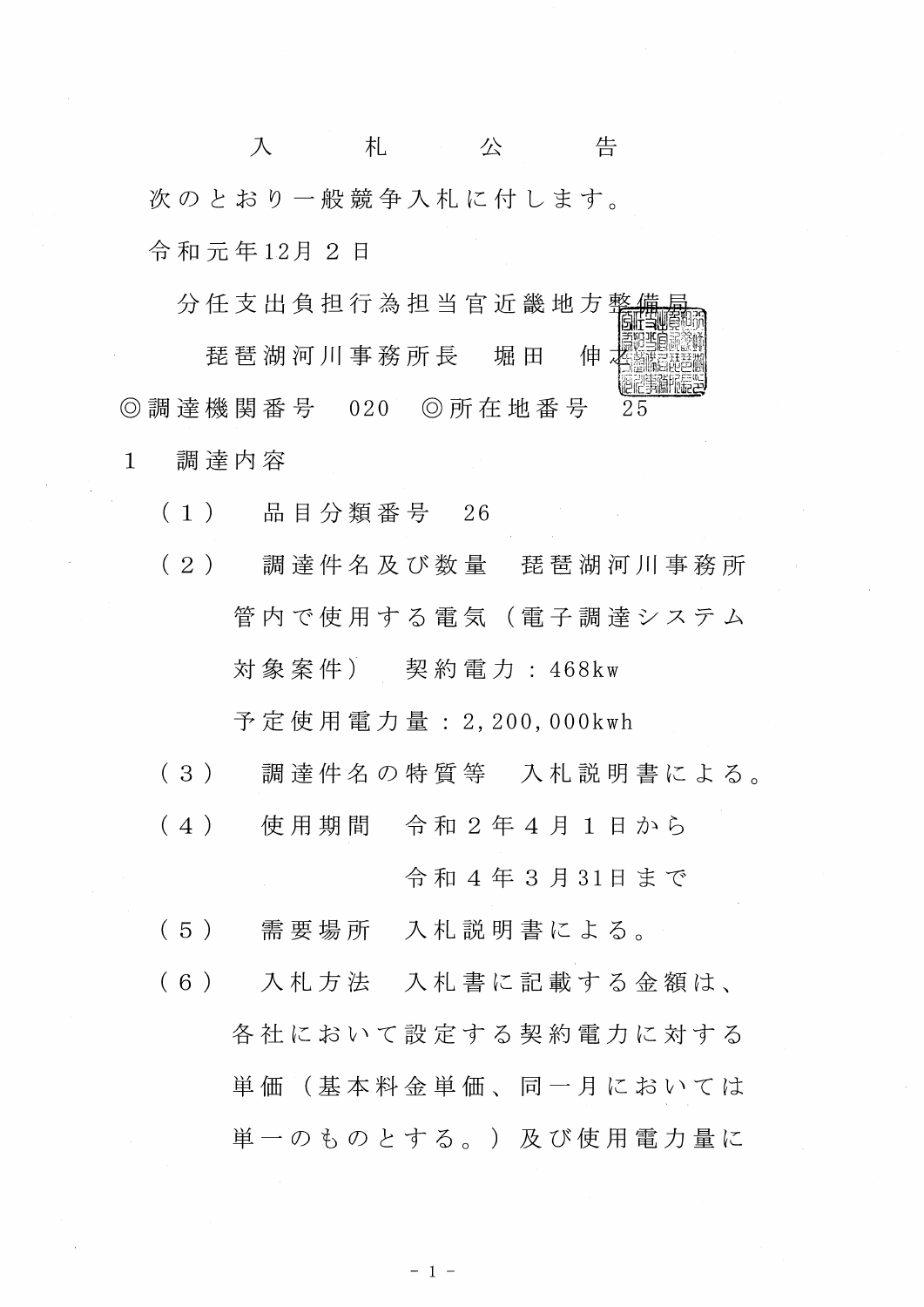対する単価 (電力量料金単価、同一月に お い て は 単 一 の も の と す る 。 ) を 根 拠 と し 、 あ ら か じ め 当 局 が 別 途 提 示 す る 月 毎 の 予 定 契 約 電 力 及 び 予 定 使 用 電 力 量 に 基 づ き 算 出 し た 各 月 の 対 価 の 使 用 期 間 に 対 する総額を入札金額とすること。

なお、入札時においては、発電費用等 に 係 る 燃 料 価 格 変 動 の 調 整 額 及 び 再 生 可 能エネルギー発電促進賦課金は考慮しな い こ と と す る。

な お 、 落 札 決 定 に 当 た っ て は 入 札 書 に 記 載 さ れ た 金 額 に 当 該 金 額 の 100分 の 10 に 相 当 す る 額 を 加 算 し た 金 額 を も っ て 落 札 価 格 と す る の で 、 入 札 者 は 消 費 税 及 び 地 方 消 費 税 に 係 る 課 税 事 業 者 で あ る か 免 税事業者であるかを問わず、見積もった 契 約 希 望 金 額 の 110分 の 100に 相 当 す る 金 額を記載した入札書を提出すること。

原則として、当該入札の執行において 入札執行回数は2回を限度とする。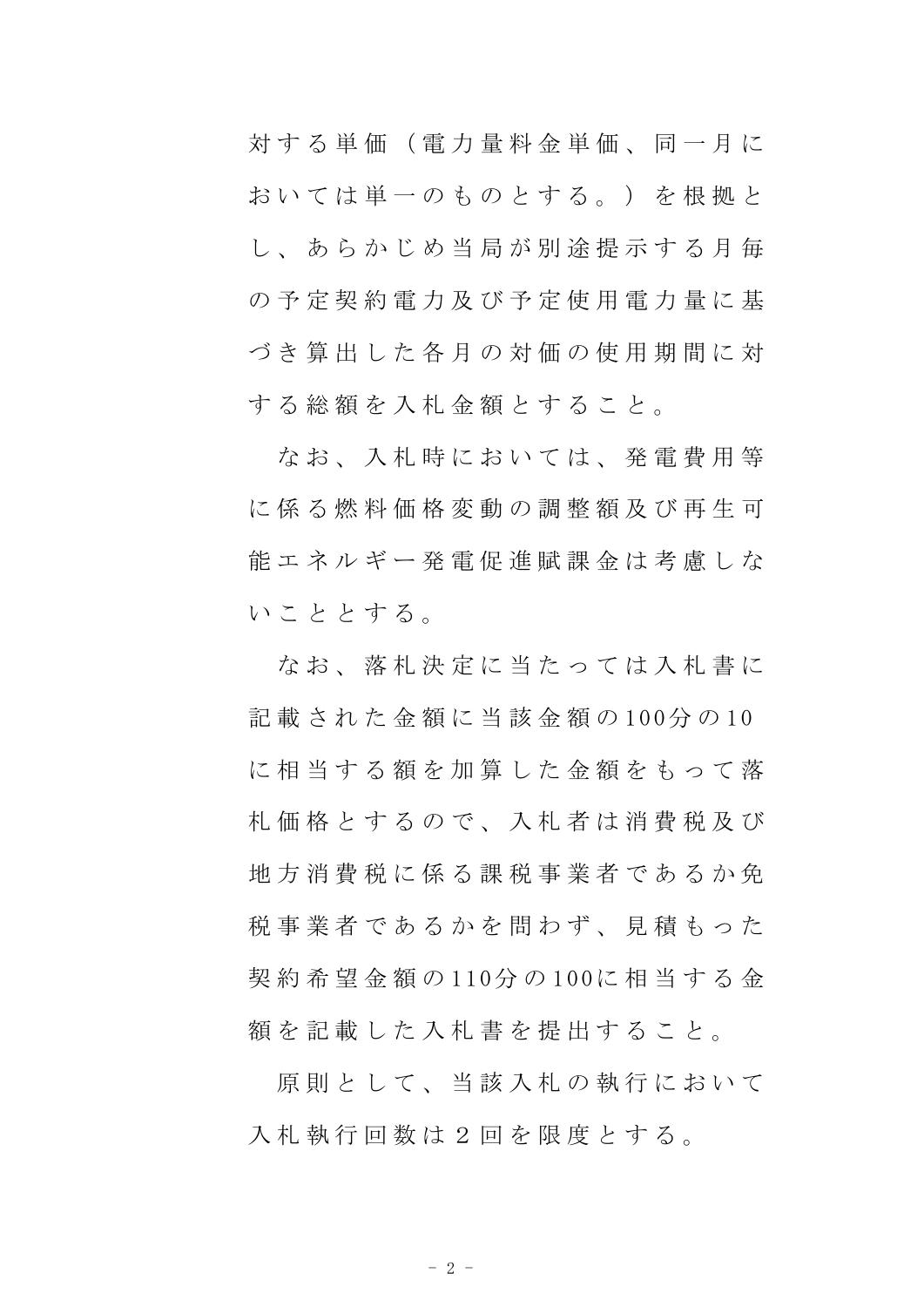詳細は入札説明書による。

- (7) 電子調達システムの利用 本案件は、 証明書等の提出、入札を電子調達システ ム で 行 う 対 象 案 件 で あ る 。 な お 、 電 子 調 達システムによりがたい場合は、紙入札 方 式 参 加 願 を 提 出 す る も の と す る 。
- 2 競 争 参 加 資 格
	- ( 1 ) 予 算 決 算 及 び 会 計 令 第 70条 及 び 第 71条 の 規 定 に 該 当 し な い 者 で あ る こ と 。
	- ( 2 ) 平 成 31・32・33年 度 国 土 交 通 省 競 争 参 加 資格 (全省庁統一資格) 「物品の販売」
		- の A 又 は B 等 級 に 格 付 け さ れ た 近 畿 地 域
		- の 競 争 参 加 資 格 を 有 す る 者 で あ る こ と 。

なお、 当 該 資 格 に 係 る 申 請 に つ い て は 、

「 競 争 参 加 者 の 資 格 に 関 す る 公 示 」 ( 平 成 30年 11月 26日 付 官 報) に 記 載 さ れ て い る 時 期 及 び 場 所 で 受 け 付 け る 。

- ( 3 ) 電 気 事 業 法 第 2 条 の 2 の 規 定 に 基 づ き 小 売 電 気 事 業 の 登 録 を 受 け て い る こ と 。
- ( 4 ) 省 CO2化 の 要 素 を 考 慮 す る 観 点 か ら 、 入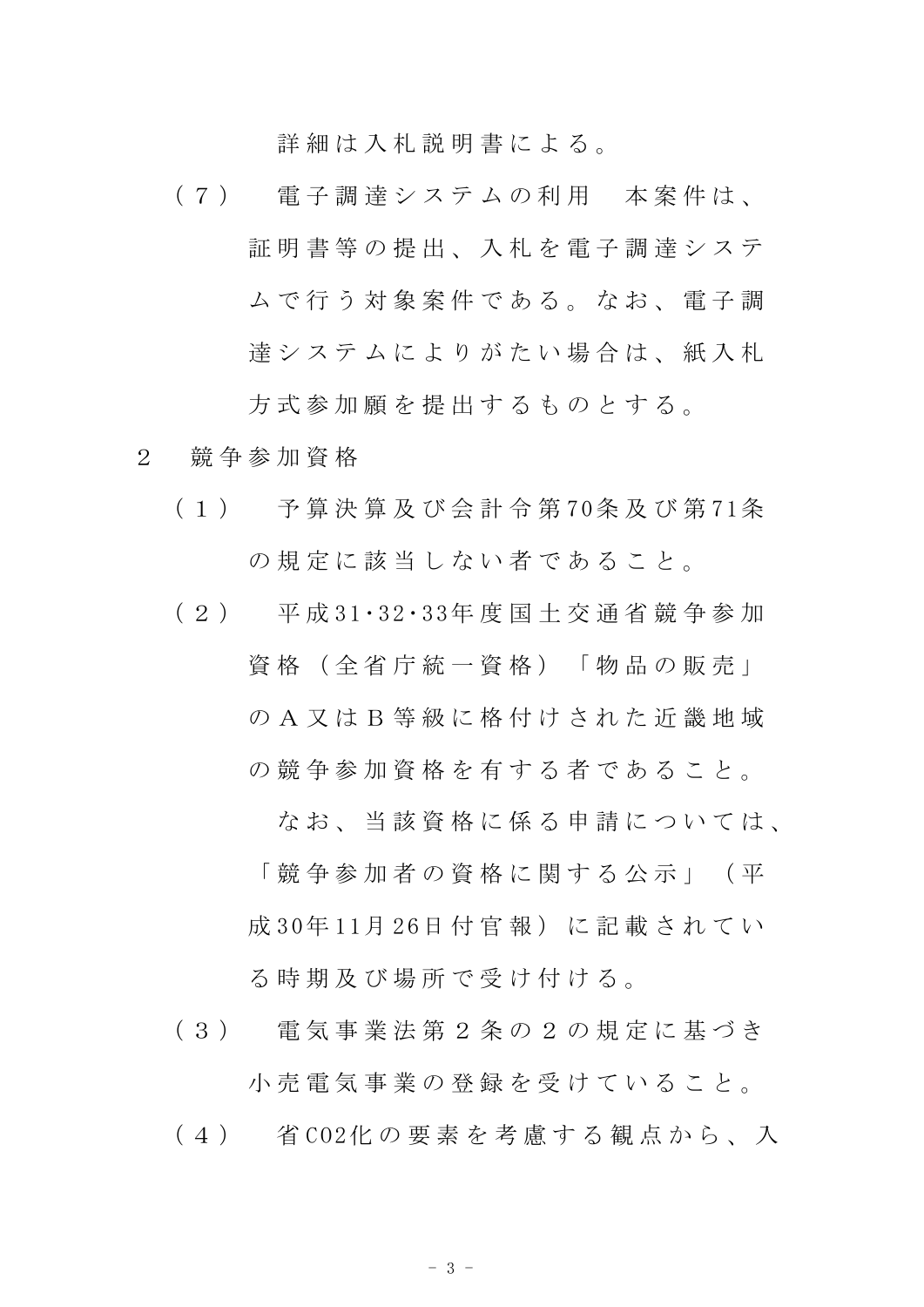札 説 明 書 に 記 載 す る 基 準 を 満 た す こ と 。

- ( 5 ) 証 明 書 等 の 受 領 期 限 の 日 か ら 開 札 の 時 までの期間に、近畿地方整備局長から指 名停止を受けていないこと。
- ( 6 ) 会 社 更 生 法 に 基 づ き 更 生 手 続 開 始 の 申 し立てがなされている者又は民事再生法 に基づき再生手続き開始の申し立てがな されている者(競争参加資格に関する公 示に基づく再申請の手続きを行った者を 除く) でないこと。
- ( 7 ) 電 子 調 達 シ ス テ ム に よ る 場 合 は 、 電 子 認証 (ICカード) を取得していること。
- ( 8 ) 入 札 説 明 書 を 下 記 3 ( 3 ) の 交 付 方 法 により直接入手した者であること。
- ( 9 ) 警 察 当 局 か ら 、 暴 力 団 員 が 実 質 的 に 経 営を支配する者又はこれに準ずる者とし て、国土交通省が発注する業務等からの 排除要請があり、当該状態が継続してい る も の で な い こ と 。
- 3 入 札 書 の 提 出 場 所 等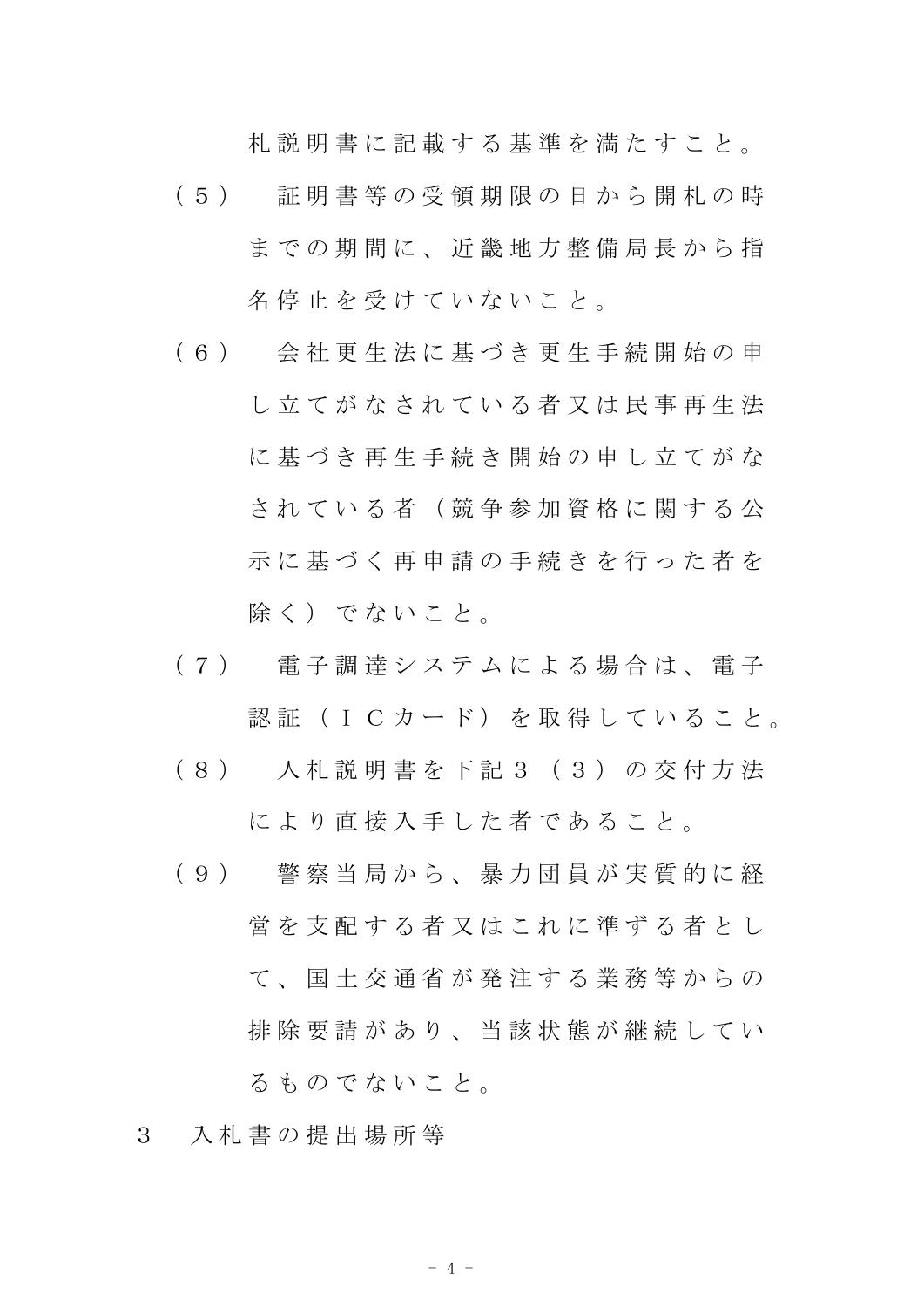- ( 1 ) 電 子 調 達 シ ス テ ム の U R L 、 入 札 書 の 提出場所、契約条項を示す場所及び問い 合わせ先 政府電子調達システム https://www.geps.go.jp/ 〒 520-2279 滋 賀 県 大 津 市 黒 津 4 丁 目 5 番 1 号 近畿 地 方 整 備 局 琵 琶 湖 河 川 事 務 所 経 理 課 契 約 係 電 話 077-546-08 12( 内 線 224)
- ( 2 ) 紙 入 札 方 式 に よ る 入 札 書 の 提 出 場 所 、 契約条項を示す場所及び問い合わせ先 上記3 (1) の問い合わせ先に同じ
- ( 3 ) 入 札 説 明 書 の 交 付 す る 場 所 及 び 方 法 電 子 調 達 シ ス テ ム に よ り 交 付 す る 。 ( 質 問 回 答 等 を 、 電 子 調 達 シ ス テ ム の 調 達 資 料 ダ ウ ン ロ ー ド 機 能 を 用 い て 行 う た め 、 資料 の ダ ウ ン ロ ー ド の 際 に 「 ダ ウ ン ロ ー ドした案件について訂正 · 取消が行われ た 際 に 更 新 通 知 メ ー ル の 配 信 を 希 望 す る」にチェックを入れること。)

ただし、や れ を 得 な い 事 由 に よ り 、 雷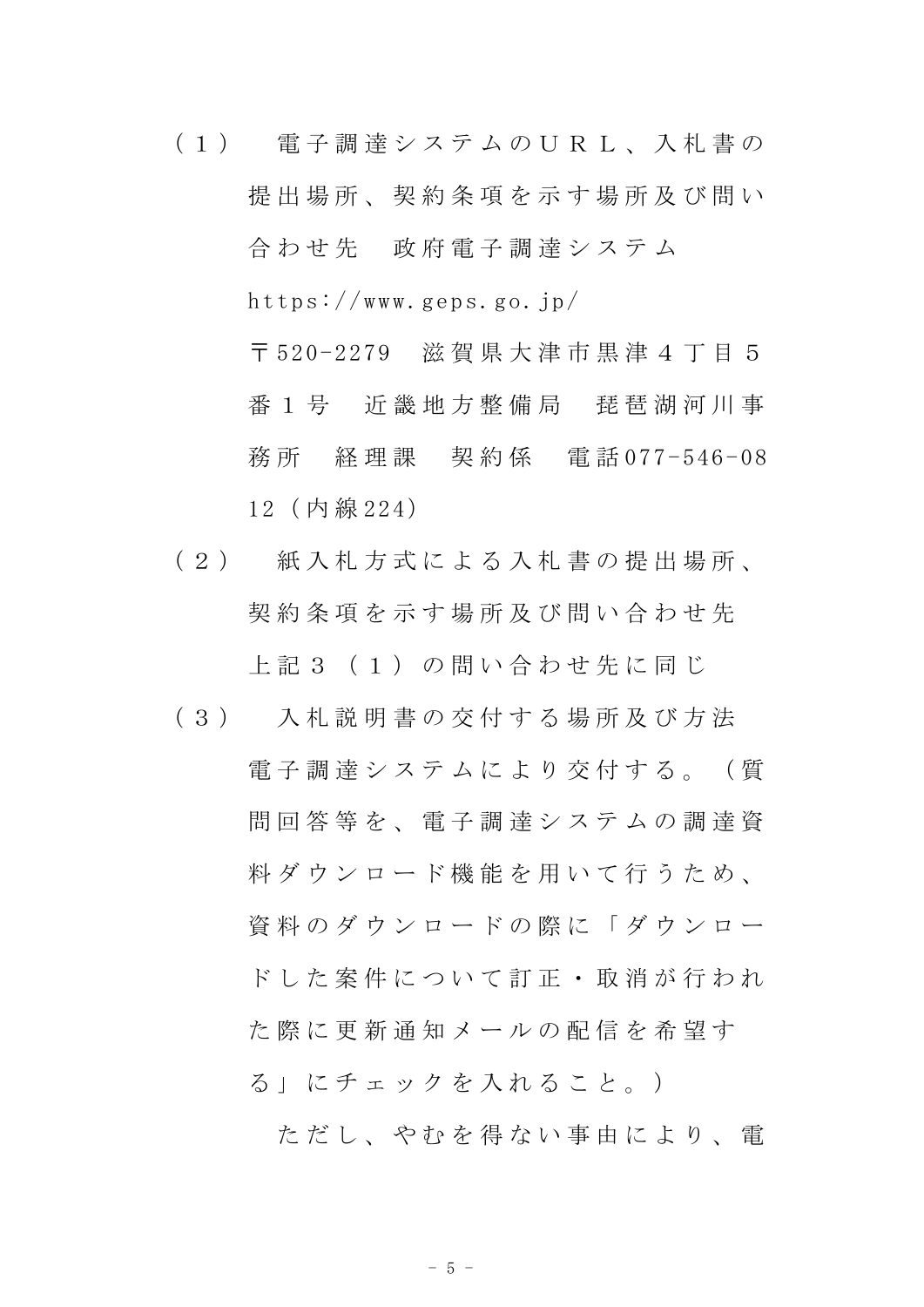子調達システムにより入手が出来ない場

合は、上記3 (1) に問い合わせること。

- (4 ) 電 子 調 達 シ ス テ ム に よ る 入 札 書 類 デ ー タ ( 証 明 書 等 ) の 受 領 期 限 、 及 び 紙 入 札 方 式 による証明書等の受領期限 令和2年1 月 8 日 16時 30分
- ( 5 ) 電 子 調 達 シ ス テ ム に よ る 入 札 書 の 受 領 期 限 、 及 び 紙 入 札 ・ 郵 送 等 に よ る 入 札 書 の 受 領 期 限 令 和 2 年 2 月 5 日 16時 30 分
- ( 6 ) 開 札 の 日 時 及 び 場 所 令 和 2 年 2 月 6 日 10時 00分 国 土 交 通 省 近 畿 地 方 整 備 局 琵琶湖河川事務所 入札室
- 4 その他
	- ( 1 ) 契 約 手 続 に 使 用 す る 言 語 及 び 通 貨 日 本 語 及 び 日 本 国 通 貨 。
	- ( 2 ) 入 札 保 証 金 及 び 契 約 保 証 金 免 除
	- ( 3 ) 入 札 者 に 要 求 さ れ る 事 項
		- ① 電 子 調 達 シ ス テ ム に よ り 参 加 を 希 望 する者は、所定の受領期限までに入札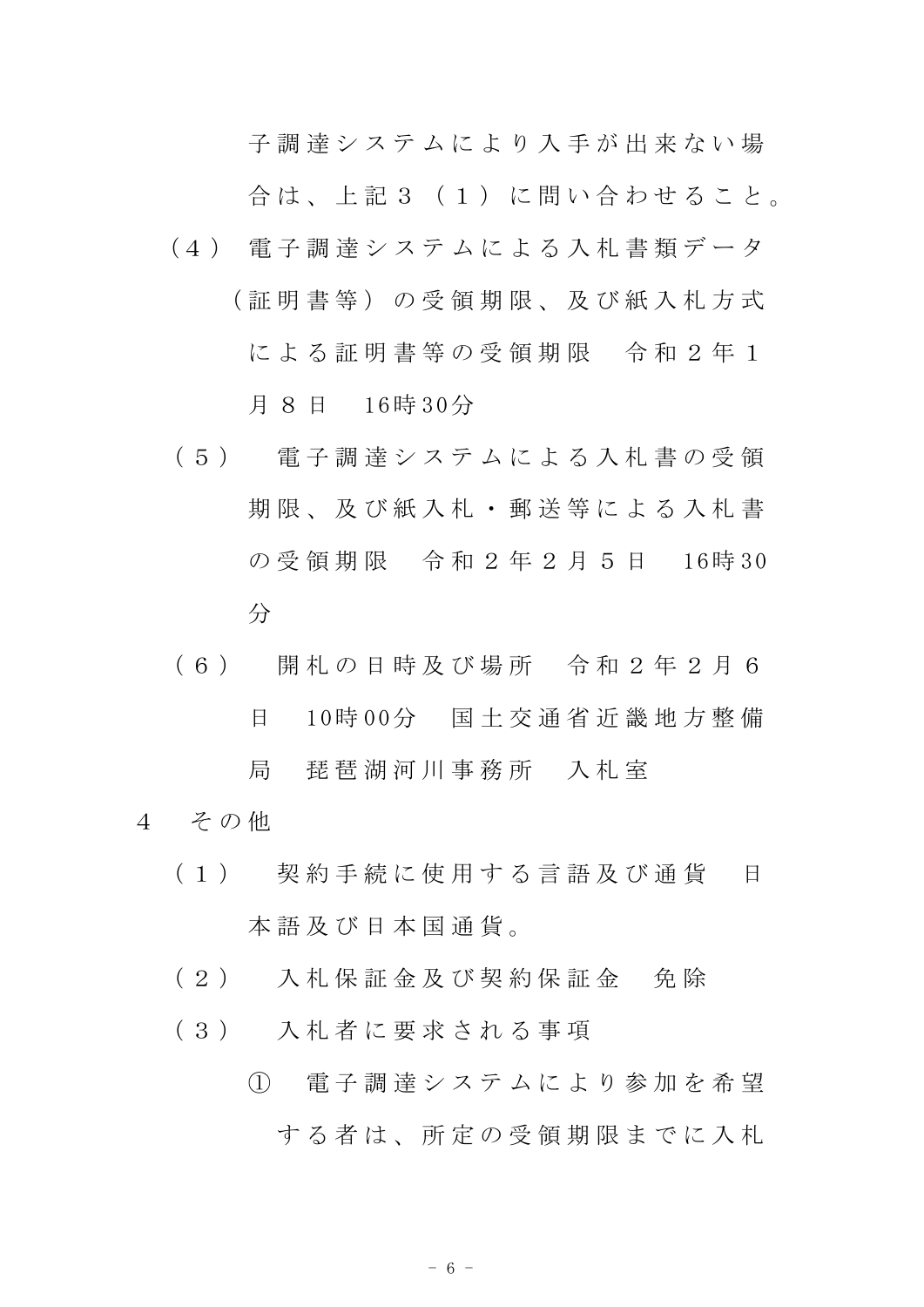書 類 デ ー タ ( 証 明 書 等 ) を 上 記 3 ( 1 ) に示す U R L に 提 出 し な け れ ば な ら な い。

② 紙 入 札 方 式 に よ り 参 加 を 希 望 す る 者 は所定の受領期限までに必要な証明書 等を上記3 (1) に示す場所に提出し なければならない。

なお、① ② いずれの場合も、開札日 の 前 日 ま で の 間 に お い て 必 要 な 証 明 書 等の内容に関する分任支出負担行為担 当官からの照会があった場合には、説 明 しな けれ ば な ら な い 。

- ( 4 ) 入 札 の 無 効 競 争 に 参 加 す る 資 格 を 有 し な い 者 の し た 入 札 及 び 入 札 の 条 件 に 違 反 した 入札 は 無 効 と す る。
- ( 5 ) 契 約 書 作 成 の 要 否 要
- ( 6 ) 落 札 者 の 決 定 方 法 予 算 決 算 及 び 会 計 令 第 79条 の 規 定 に 基 づ い て 作 成 さ れ た 予 定 価 格 の 制 限 の 範 囲 内 で 、 最 低 価 格 を も って 有 効 な 入 札 を 行 っ た 者 を 落 札 者 と す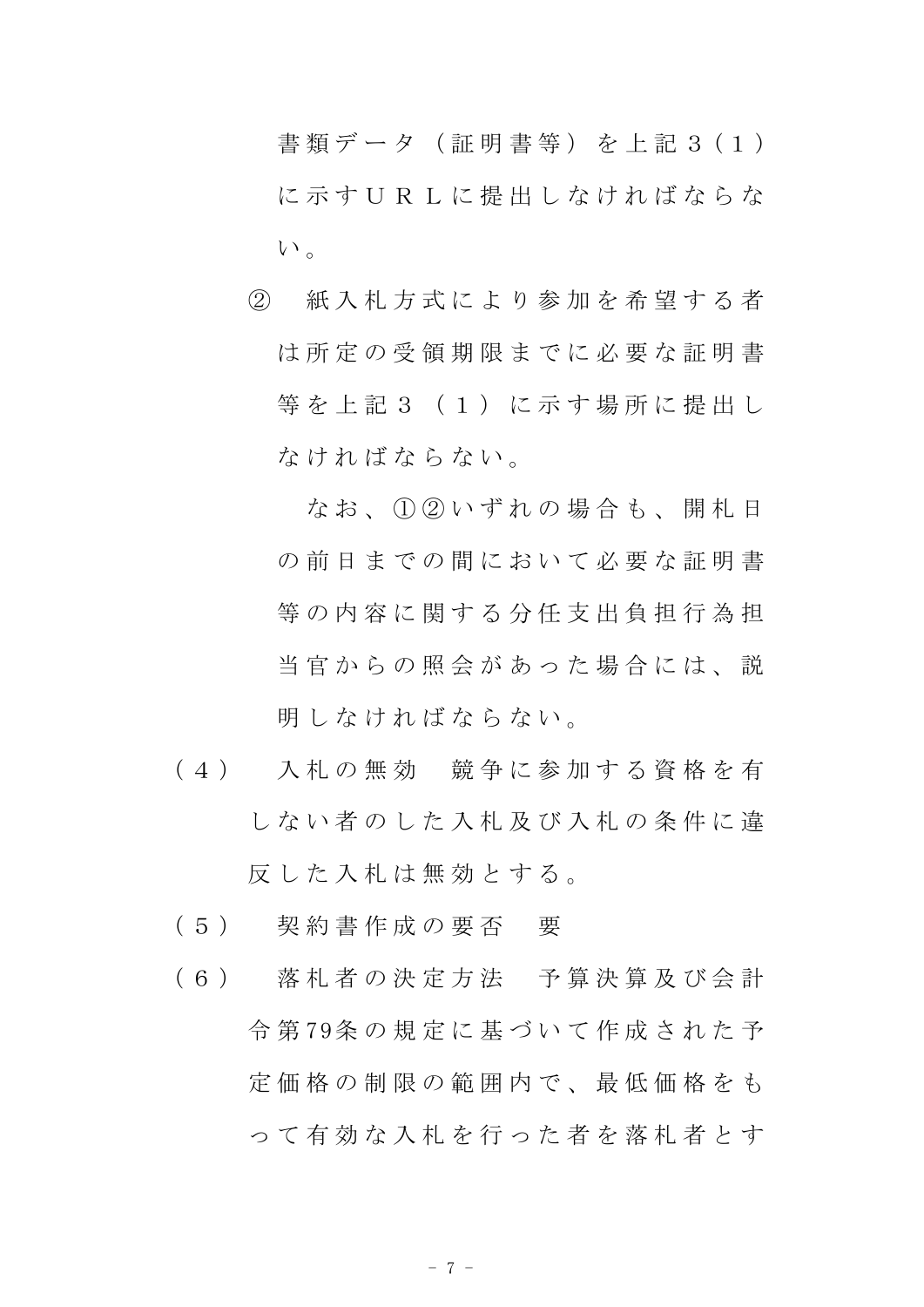る 。

- (7) 手続きにおける交渉の有無 無
- ( 8 ) 詳 細 は 入 札 説 明 書 に よ る 。
- 5 Summary
	- (1 ) Official in charge of disbursement of the procuring entity : HOTTA Nobuyuki Director-General of Biwako River Office, Kinki Regional Development Bureau
	- (2 ) Classification of the products to be procured : 26
	- (3 ) Nature and quantity of the products to be manufactured or delivered: Electricity to use in the building Biwako River Office Jurisdiction Electricity contract 468kw Estimated electricity in delivery period 2,200,000kwh
	- (4 ) Delivery period : From 1 April, 2020 through 31 March, 2022
	- (5 ) Delivery place : as in the tender man-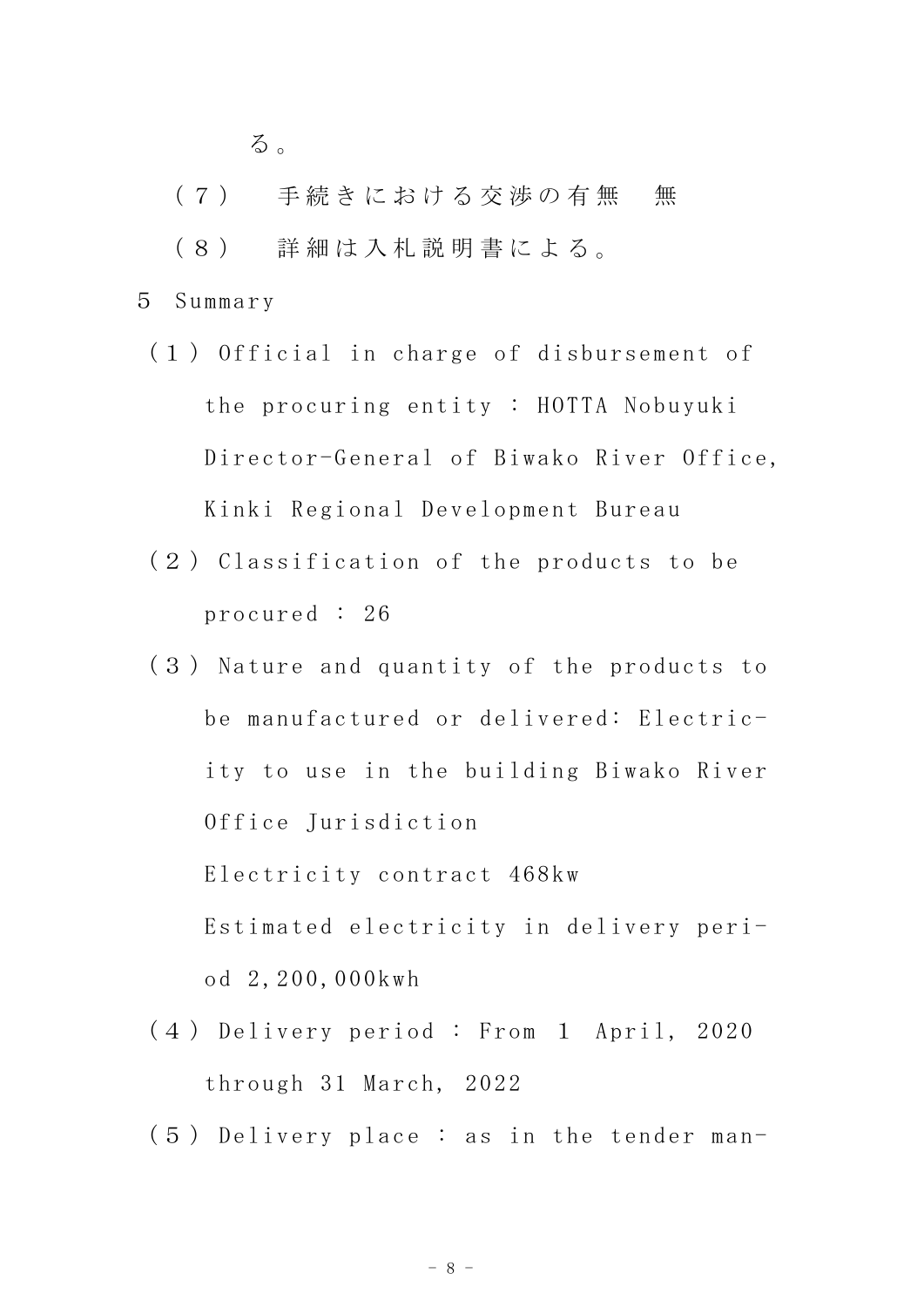ual.

- (6 ) Qualification for participating in the tendering procedures : Suppliers eligible for participating in the proposed tender are those who shall :
	- ① not come under Article 70 and 71 of the Cabinet Order concerning the Budget, Auditing and Accounting
	- ② have Grade A or B on" selling of products" in Kinki Area in terms of qualification for participating in tenders by Ministry of Land, Infrastructure, Transport and Tourism.( Single qualification for every ministry and agency) in the fiscal year 2019/2020/ 2021
	- ③ Have registered in accordance with Article2-2 of the Electricity Utilities Industry Law.
	- ④ Fulfill the requirement mentioned in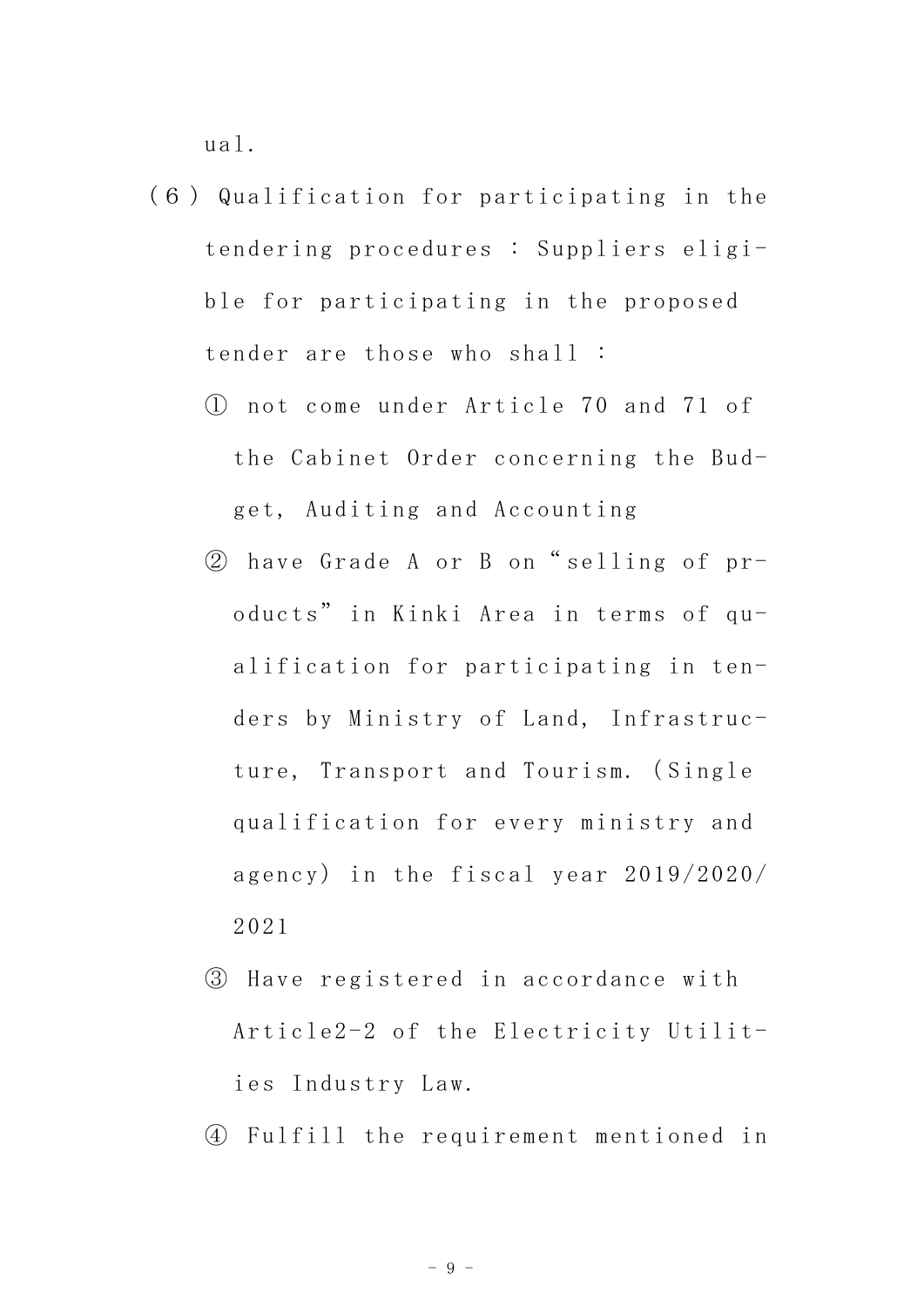the tender manual that are stated from the viewpoint of reducing CO2

- ⑤ not be under suspension of nomination by Director-General of Kinki Regional Development Bureau from Time-limit for submission of certificate to tender opening
- ⑥ not be the stated person under the commencement of reorganization proceedings of under the beginning of rehabilitation proceedings ( except for the person who has the procedure of reapplication under the notification of the competing participation qualification)
- ⑦ acquire the electric certification in case of using the Electric Bidding system https://www.geps.go.jp/
- ⑧ not be the person that a gangster influence management substantially or